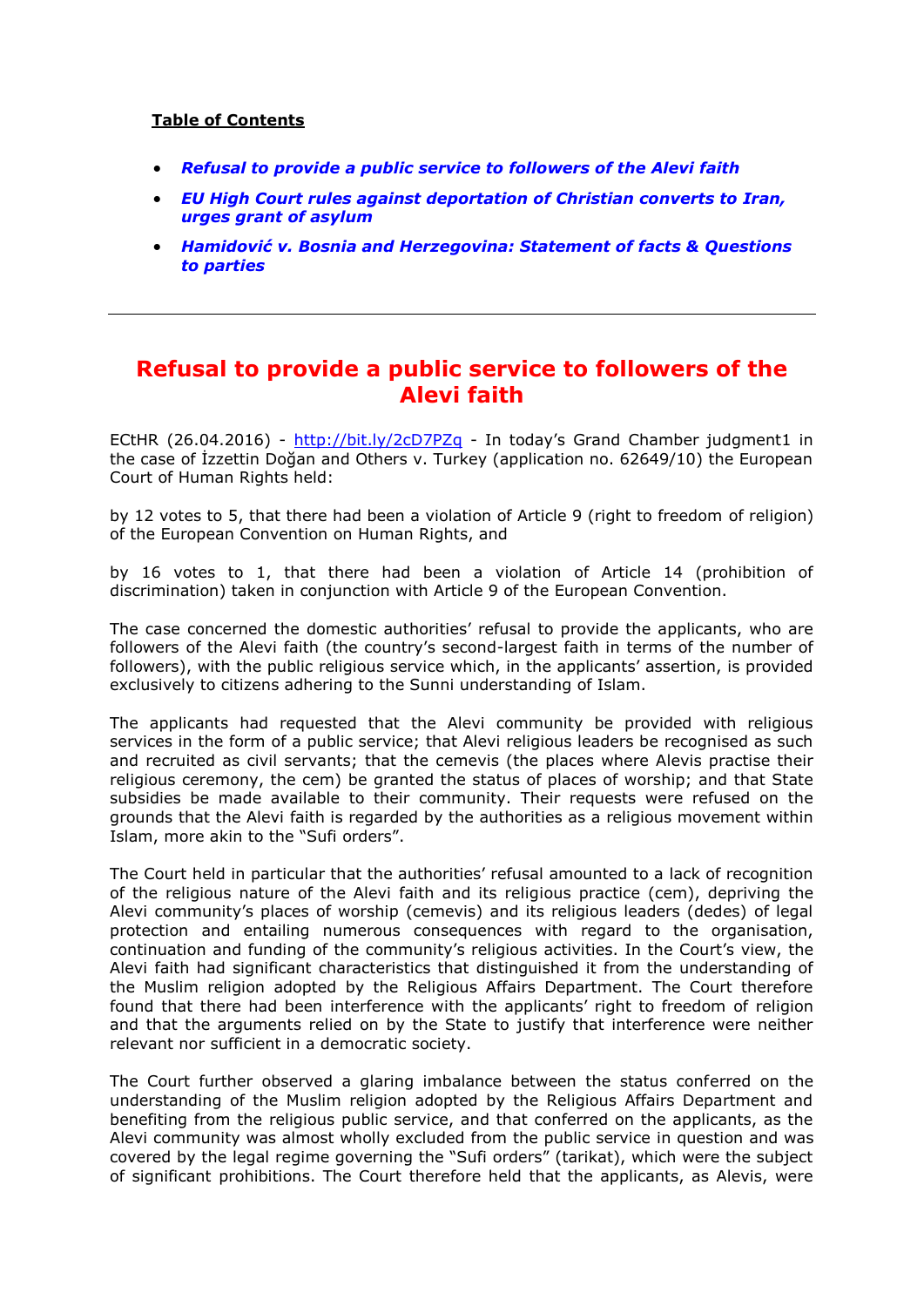subjected to a difference in treatment for which there was no objective and reasonable justification.

# *Principal facts*

The applicants are 203 Turkish nationals who are followers of the Alevi faith. On 22 June 2005 they submitted a petition to the Prime Minister complaining that the Religious Affairs Department (RAD) confined its activities to a single school of Islamic thought while disregarding all other faiths, including the Alevi faith. They argued that their rights had been infringed, that their places of worship (cemevis) were not recognised and that numerous obstacles prevented cemevis from being built, that no provision was made in the budget for running the cemevis and that the exercise of Alevis' rights and freedoms was subject to the good will of public officials. The applicants requested, in particular, that the services connected with the practice of the Alevi faith constitute a public service, that cemevis be granted the status of places of worship, that Alevi religious leaders be recruited as civil servants and that special provision be made in the budget for the Alevi community.

In a letter of 19 August 2005 the Prime Minister's public relations department refused the applicants' requests, stating that the RAD's services were general and supradenominational in nature and were available to everyone on an equal footing; that it was impossible to confer the status of places of worship on the cemevis; that civil servants were recruited on the basis of nationality and that no privileges could be granted to a group of persons on the basis of their faith or beliefs; and that it was impossible to make provision in the budget for services not provided for in the Constitution or by law.

Following that reply, 1,919 followers of the Alevi faith, including the applicants, lodged an application for judicial review with the Ankara Administrative Court, complaining of the arbitrary attitude of the authorities towards Alevi citizens and the fact that they were not provided with any service. On 4 July 2007 the Administrative Court dismissed the application, ruling that the administrative authorities' refusal had been in conformity with the legislation in force. The applicants lodged an appeal on points of law with the Supreme Administrative Court, which dismissed the appeal on 2 February 2010.

### *Complaints, procedure and composition of the Court*

Relying on Article 9 (right to freedom of thought, conscience and religion) of the Convention, the applicants complained about the refusal of their requests seeking to obtain for the followers of the Alevi faith, to which they belong, the same religious public service hitherto provided exclusively to citizens adhering to the Sunni branch of Islam. They maintained that this refusal implied an assessment of their faith on the part of the authorities, in breach of the State's duty of neutrality and impartiality with regard to religious beliefs.

Relying on Article 14 (prohibition of discrimination) taken in conjunction with Article 9, the applicants claimed to be victims of discrimination on grounds of their religion.

The application was lodged with the European Court of Human Rights on 31 August 2010. On 25 November 2014 the Chamber relinquished jurisdiction in favour of the Grand Chamber. A hearing was held on 3 June 2015.

Judgment was given by the Grand Chamber of 17 judges, composed as follows: Guido Raimondi (Italy), President, Dean Spielmann (Luxembourg), András Sajó (Hungary), Işıl Karakaş (Turkey), Josep Casadevall (Andorra), Mark Villiger (Liechtenstein), Ledi Bianku (Albania), Julia Laffranque (Estonia), Helen Keller (Switzerland), André Potocki (France), Paul Lemmens (Belgium), Johannes Silvis (the Netherlands), Faris Vehabović (Bosnia and Herzegovina), Robert Spano (Iceland), Iulia Antoanella Motoc (Romania), Jon Fridrik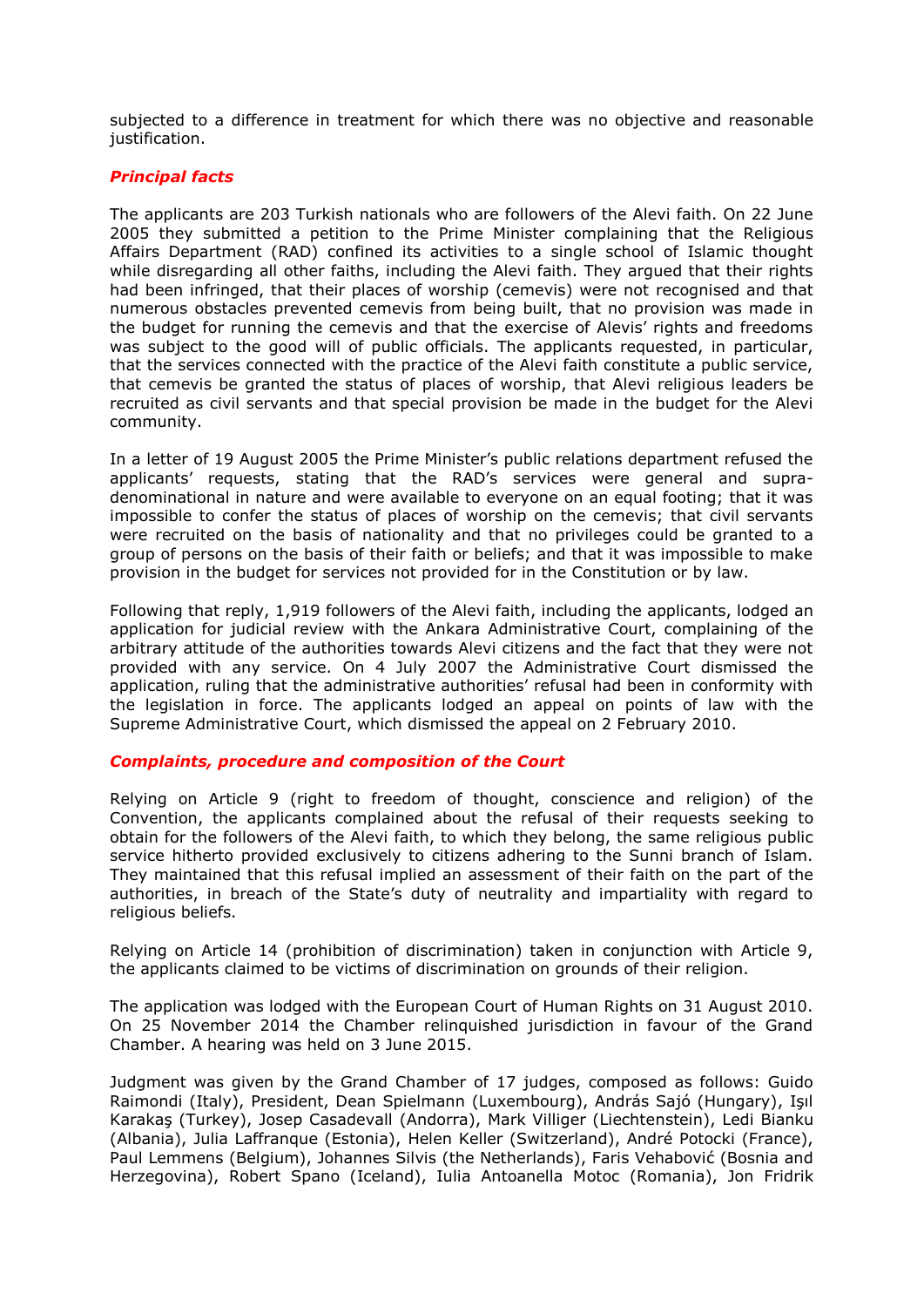Kjølbro (Denmark), Yonko Grozev (Bulgaria), and also Johan Callewaert, *Deputy Grand Chamber Registrar.*

# *Decision of the Court*

### **Article 9 (right to freedom of religion)**

In the Court's view, the authorities' refusal of the applicants' requests amounted to a lack of recognition of the religious nature of the Alevi faith and its practices (cem). This had the effect of denying legal protection to Alevi places of worship (cemevis) and religious leaders (dedes), and entailed numerous consequences for the organisation, continuation and funding of their religious activities. The Court therefore considered that there had been interference with the applicants' right to freedom of religion, which the Government sought to justify by means of various arguments.

### *The State's duty of neutrality and impartiality with regard to religions*

The Government contended that, in keeping with its duty of neutrality and impartiality towards religions, the State did not define the Alevi faith but took as its basis the definition provided by the applicants themselves. In the proceedings before the Court they referred to an opinion written by a number of experts who argued in particular that cemevis were merely places where followers of the Alevi faith carried on their customs and ceremonies rather than places of religious worship. The applicants argued that their faith had significant characteristics which were particular to it and which distinguished it from the Sunni understanding of the Muslim religion. They also observed that it was for Alevis alone to define their faith, that the cem ceremony constituted their main religious practice and that the cemevis were their places of worship.

The Court reiterated that, in accordance with the principle of autonomy for religious communities established in its case-law, only the highest spiritual authorities of a religious community, and not the State (or even the national courts), could determine to which faith that community belonged. Accordingly, the Court considered that the State's attitude towards the Alevi faith infringed the right of the Alevi community to an autonomous existence. The Court also observed that the Alevi community had significant distinguishing characteristics. Accordingly, the framing and definition of the Alevi faith should be entirely and exclusively a matter for Alevis. While they did not dispute the existence in Turkey of a sizeable Alevi community that practised the cem ceremony in the cemevis, the Government, basing their view on a classification of religious groups, asserted that the community in question was simply a "Sufi order". The Court observed that this assessment, which made no allowances for the specific characteristics of the Alevi community, resulted in the latter coming within the category of religious groups covered by Law no. 677, which entailed a number of significant prohibitions.

The Court therefore considered that the attitude of the State authorities towards the Alevi community, its religious practices and its places of worship was incompatible with the State's duty of neutrality and impartiality and with the right of religious communities to an autonomous existence.

### *Free practice by Alevis of their faith*

The Court noted that the Alevi community came within the legal framework of the "Sufi orders" (tarikat). This entailed a number of prohibitions punishable by a term of imprisonment and a fine (notably with regard to the use of the title dede – denoting an Alevi spiritual leader – and the designation of premises for Sufi practices). Even though failure to abide by these prohibitions was tolerated in practice, the free practice of a faith characterised in domestic law as a "Sufi order" seemed to depend primarily on the good will of the administrative officials concerned, who apparently enjoyed a degree of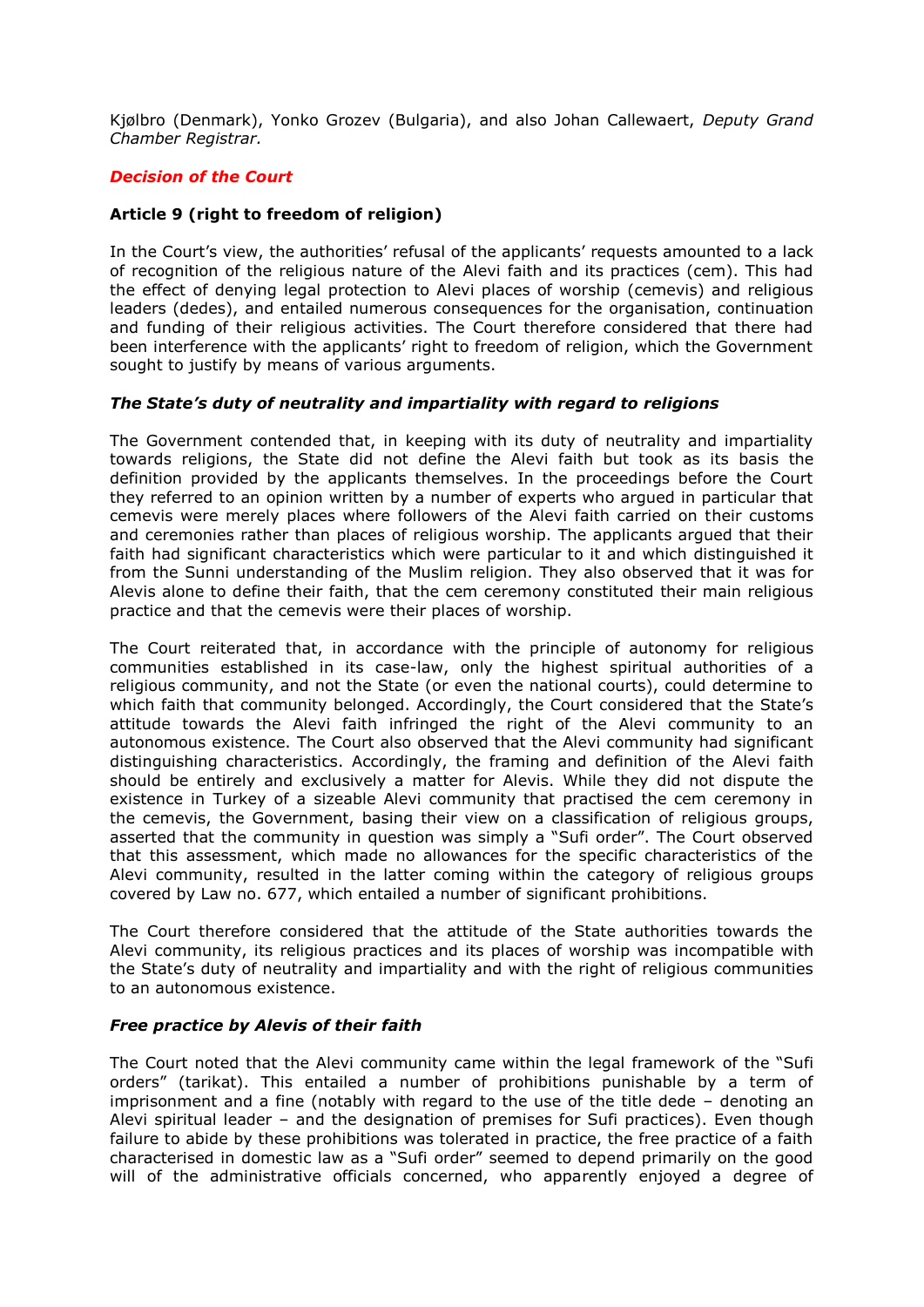discretion in applying the prohibitions in question. The Court therefore had serious doubts as to the ability of a religious group that was thus characterised to freely practise its faith and provide guidance to its followers without contravening the legislation. The Court could not regard the tolerance shown by the Government towards the Alevi community as a substitute for recognition, which alone was capable of conferring rights on those concerned.

The Court further noted that Alevis faced numerous problems with regard to the organisation of their religious life, the rights of Alevi parents with children attending primary and secondary schools, and the fact that Alevi religious leaders had no legal status and that there were no institutions able to train the personnel associated with the practice of the Alevi faith. That faith was excluded from all the benefits enjoyed by the recipients of the religious public service. Furthermore, the absence of a clear legal framework governing unrecognised religious minorities such as the Alevi faith caused numerous additional legal, organisational and financial problems. The ability to build places of worship was uncertain and was subject to the good will of the central or local authorities; the communities in question could not officially receive donations from members or State subsidies; and, since they lacked legal personality, these communities did not have access to the courts in their own right but only through foundations, associations or groups of followers.

Hence, the Court was not convinced that the freedom to practise its faith which the authorities left to the Alevi community enabled that community to fully exercise its rights under Article 9 of the Convention.

# *Margin of appreciation*

Although the States enjoyed a certain margin of appreciation with regard to the forms of cooperation with the different communities, the Court considered that in the present case the State had overstepped its margin of appreciation. The Court reiterated that, according to its case-law concerning Article 9 of the Convention, the State's duty of neutrality and impartiality was incompatible with any power on the State's part to assess the legitimacy of religious beliefs or the ways in which those beliefs were expressed. The right enshrined in Article 9 would be highly theoretical and illusory if the degree of discretion granted to States allowed them to interpret the notion of religious denomination so restrictively as to deprive a non-traditional and minority form of a religion, such as the Alevi faith, of legal protection.

### *Absence of consensus within the Alevi community*

The Court considered that the fact that there was a debate within the Alevi community regarding the basic precepts of the Alevi faith and the demands of the Alevi community did not alter the fact that it was a religious community with rights protected by Article 9 of the Convention. That argument did not therefore constitute grounds for the refusal by the authorities, who in the course of the workshops held in 2009-2010 had had the opportunity to identify the demands common to Alevi citizens, in particular concerning issues pertaining to the autonomy of the Alevi community and the fundamental elements of the faith, such as the place occupied by the cem and the cemevis and the role of its religious leaders.

Consequently, the Court held that the situation described above amounted to denying the Alevi community the recognition that would allow its members, including the applicants, to effectively enjoy their right to freedom of religion. It considered, firstly, that the refusal complained of had had the effect of denying the autonomous existence of the Alevi community and had made it impossible for its members to use their places of worship (cemevis) and the title denoting their religious leaders (dede) in full conformity with the legislation. Secondly, the State had overstepped its margin of appreciation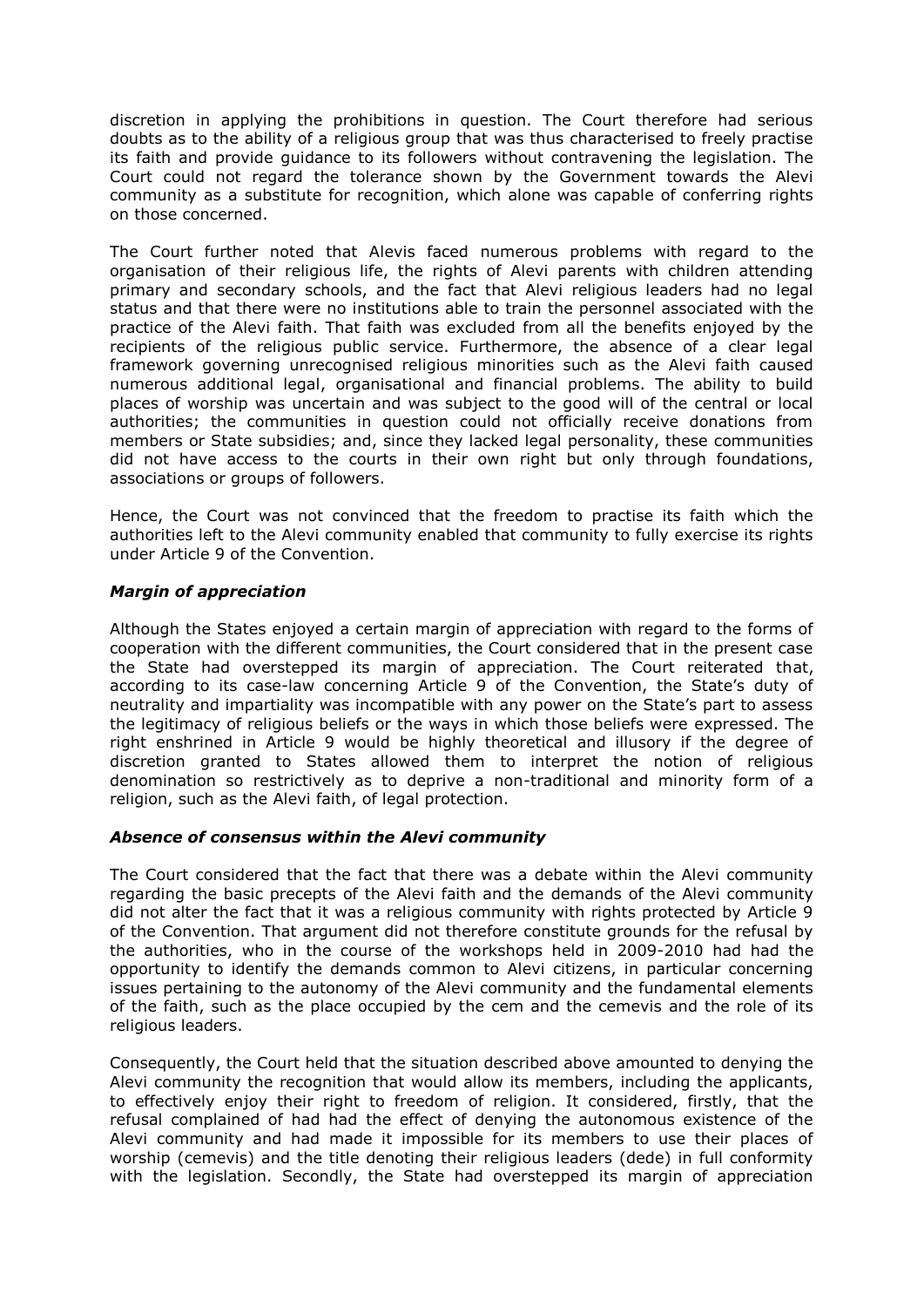without relevant and sufficient reasons. The Court therefore held that the authorities' interference with the right of the applicants, as Alevis, to freedom of religion had not been necessary in a democratic society. Accordingly, **the Court found a violation of Article 9 of the Convention.** 

### *Article 14 (prohibition of discrimination) taken in conjunction with Article 9*

The Court considered that, with regard to their need for legal recognition and for a religious public service pertaining to their Alevi faith, the applicants could claim to be in a comparable situation to other citizens who had received such recognition and benefited from the religious public service. The Court noted that the State provided religious services pertaining to the Muslim religion as a public service, in particular by granting that religion a status within the State administration. Although in theory everyone could benefit from these services on an equal footing, in practice they were aimed first and foremost at the adherents of the understanding of Islam adopted by the RAD and not at those who subscribed to a different understanding. Irrespective of the place occupied by the Alevi faith in Muslim theology, it constituted a religious conviction with deep roots in Turkish society and history, and the needs of its followers in terms of recognition and the provision of a religious public service were thus comparable to the needs of those for whom religious services were regarded as a public service. However, the applicants, as Alevis, received less favourable treatment than the beneficiaries of the religious public service provided by the RAD despite being in a comparable situation.

As to the justification for this difference in treatment, the Court observed that in Turkey legal recognition entailed substantial advantages for religious denominations and undoubtedly facilitated the exercise of the right to freedom of religion. In the present case the religious services provided in respect of the Muslim religion, which were regarded as a public service, received substantial funds from the State budget, making it possible to recruit and manage religious functionaries and to carry out a variety of religious activities. Accordingly, that religion was almost entirely subsidised by the State. By contrast, the applicants, as Alevis, were almost wholly deprived of a comparable status and of the numerous advantages attendant on that status, on the ground that their faith was classified as a "Sufi order" by the national authorities. The Alevi faith did not enjoy any legal protection as a religious denomination: the cemevis were not recognised as places of worship, its religious leaders had no legal status and its followers did not enjoy any of the benefits of the religious public service. By failing to take account of the specific needs of the Alevi community, the State had thus considerably restricted the reach of the religious pluralism that characterised a democratic society.

The Court therefore noted a glaring imbalance between the applicants' situation as Alevis and that of persons who benefited from the religious public service. Firstly, the Alevi community, which was regarded as a "Sufi order" (tarikat), was made subject to a legal regime that entailed numerous restrictions, and the members of the community were denied the benefits of the religious public service. Secondly, whereas the Muslim religion as understood by the RAD was almost wholly subsidised by the State, virtually none of the religious public services benefited the Alevi community, and its specific characteristics were almost entirely overlooked. Moreover, Turkish law made no provision for any compensatory measures to remedy that marked discrepancy. The Court also failed to see why the preservation of the secular nature of the State – the legitimate aim invoked by the national courts – should necessitate denying the religious nature of the Alevi faith and excluding it almost entirely from the benefits of the religious public service. The Court therefore considered that the Alevi community was deprived of the legal protection that would allow it to effectively enjoy its right to freedom of religion. Moreover, the legal regime governing religious denominations in Turkey appeared to lack neutral criteria and to be virtually inaccessible to the Alevi faith, as it offered no safeguards apt to ensure that it did not become a source of discrimination towards the adherents of other religions or beliefs. In the Court's view, whatever form was chosen, the State had a duty to put in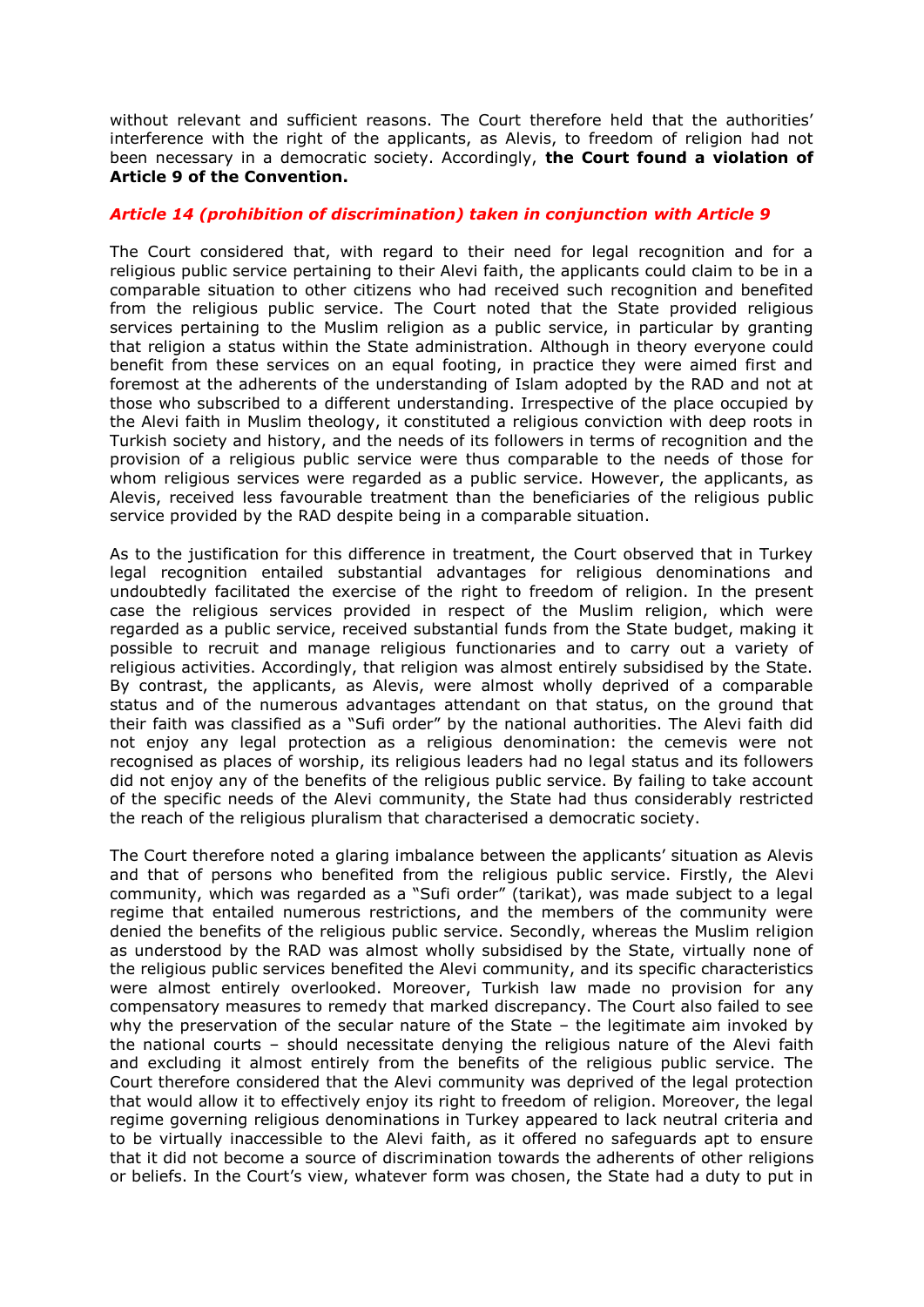place objective and non-discriminatory criteria so that religious communities which so wished were given a fair opportunity to apply for a status which conferred specific advantages on religious denominations.

Hence, the Court considered that the choice made by the State appeared manifestly disproportionate to the aim pursued. It found that the difference in treatment to which the applicants, as Alevis, had been subjected had no objective and reasonable justification, and held that there had been **a violation of Article 14 of the Convention taken in conjunction with Article 9.** 

# *Article 41 (just satisfaction)*

The Court held, unanimously, that the finding of a violation constituted in itself sufficient just satisfaction in respect of any non-pecuniary damage sustained by the applicants. It ruled, by 16 votes to 1, that Turkey was to pay 3,000 euros (EUR) to the applicants jointly in respect of costs and expenses.

### *Separate opinions*

Judges M. Villiger, H. Keller and J.F. Kjølbro expressed a joint partly dissenting and partly concurring opinion. Judges J. Silvis and F. Vehabović each expressed a dissenting opinion and Judge R. Spano made a declaration. These are annexed to the judgment.

# <span id="page-5-0"></span>**EU High Court rules against deportation of Christian converts to Iran, urges grant of asylum**

#### *Religious and human rights groups are applauding a European court decision that ruled governments must grant a fair evaluation of Christian converts before they are denied asylum and sent back to Iran.*

### *See European Court decision at* **<http://bit.ly/1UetFCQ>**

Mohabat News (13.04.2016) - <http://bit.ly/1Sx1Np2> - This week, the Grand Chamber of the European Court of Human Rights ruled in the case of F.G vs. Sweden that the Swedish government would be violating Articles 2 and 3 of the European Convention on Human Rights, which protect life and safeguard against inhumane treatment, if it deported the applicant.

"The lower chamber (of the court) underestimated the severe danger to this convert's life," Robert Clarke, director of European Advocacy for the Alliance Defending Freedom (ADF) International, told the Catholic News Agency (CNA).

"The Grand Chamber rightly noted that Christian converts are one of the most persecuted religious minorities in Iran. Moreover, the Islamic regime governing Iran has systematic mechanisms in place to identify all Christian converts – even those practicing in secret," Clarke added.

Roger Severino, director of the DeVos Center for Religion and Civil Society at The Heritage Foundation, said: "Asylum should be granted to individuals who are being persecuted and fear for their lives because of converting to a different religion.

"Iran's anti-conversion laws violate the fundamental human right to be able to choose your own religion and live out your beliefs, which includes the right to change your religion without the government threatening imprisonment or in the case of Iran, death for apostasy," he told CNA.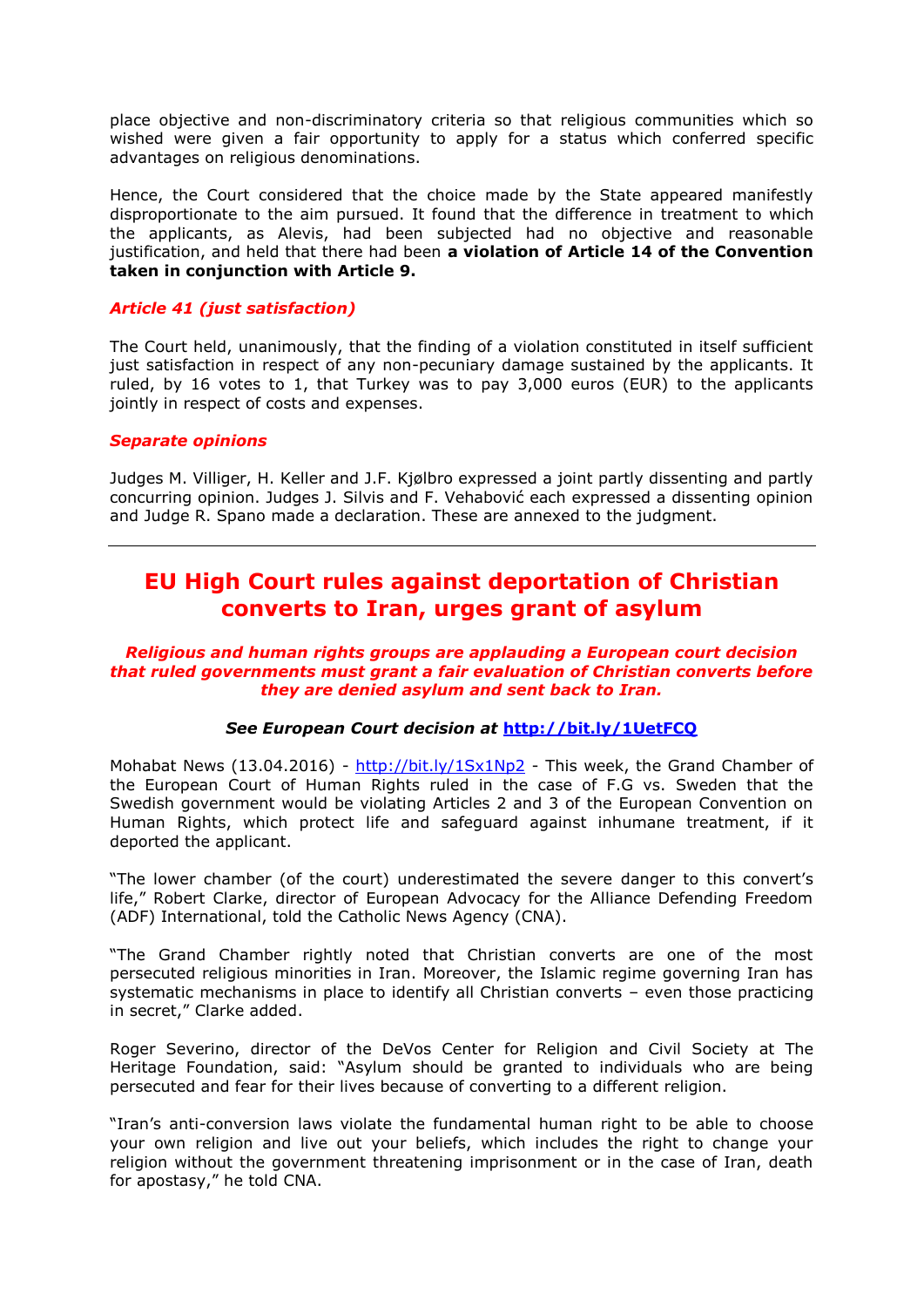In 2009, an Iranian citizen reportedly applied for asylum and a resident permit in Sweden after suffering political persecution. Two years later, the Swedish Migration Office denied his request, which he appealed.

The lower chamber of the court ruled in January 2014 that Sweden's denial was "justified" because the applicant's life was reportedly not in jeopardy, since Iranian authorities were unaware of his conversion and he could keep his faith private.

The ADF, however, filed a brief on behalf of the Iranian citizen with the European Human Court of Human Rights, arguing that the lower court's decision "violated his religious freedom" and that converts to Christianity face numerous threats in Iran.

The judgment states: "The applicant's conversion to Christianity is a criminal offence punishable by death in Iran. In addition to the risk of social persecution as a Christian, the applicant risks criminal prosecution for the crime of apostasy. The order for the applicant's deportation to Iran, where he could be tried under the above-mentioned criminal and procedural law, equates to a violation of principles deeply enshrined in the universal legal conscience."

Iran ranked as the ninth worst country for Christian persecution. It considers conversion from Islam a crime punishable by death.

Clarke warned that if a convert to Christianity is identified by the Iranian government, he or she is very likely "to suffer substantial harm, deprivation of liberty, assaults and continual harassment. In the worst case the individual could face severe ill-treatment or death."

In its 2014 religious freedom report, the U.S. State Department indicated that "Christians, particularly evangelicals, continued to experience disproportionate levels of arrests and high levels of harassment and surveillance."

The U.N. Special Rapporteur for Human Rights in Iran also reported "that authorities held at least 49 Protestant Christians in custody, many for involvement in informal house churches," according to CNA.

# <span id="page-6-0"></span>**Hamidović v. Bosnia and Herzegovina: Statement of facts & Questions to parties**

EctHR (24.03.2016) - <http://bit.ly/2ciy8lI> - The applicant, an adherent of a group advocating the Saudi-inspired Wahhabi/Salafi version of Islam, was summoned to appear as a witness in a trial involving other adherents of the group, who attacked the US Embassy in Sarajevo in October 2011. During the trial the applicant refused to remove his cap in the courtroom as ordered and was expelled from the courtroom. An Appeals Chamber reduced the fine charged but otherwise found the order reasonable, holding that the requirement to remove any and all headgear at the premises of public institutions was one of the basic requirements of the life in society and that in a secular State, such as Bosnia and Herzegovina, any manifestation of religion in the courtroom was forbidden. The fine was converted into a prison term of 30 days. The Constitutional Court found no breach of ECHR Articles 9 (freedom of religion) and 14 (discrimination), and the applicant brought these complaints to the ECtHR.

#### *Statement of facts*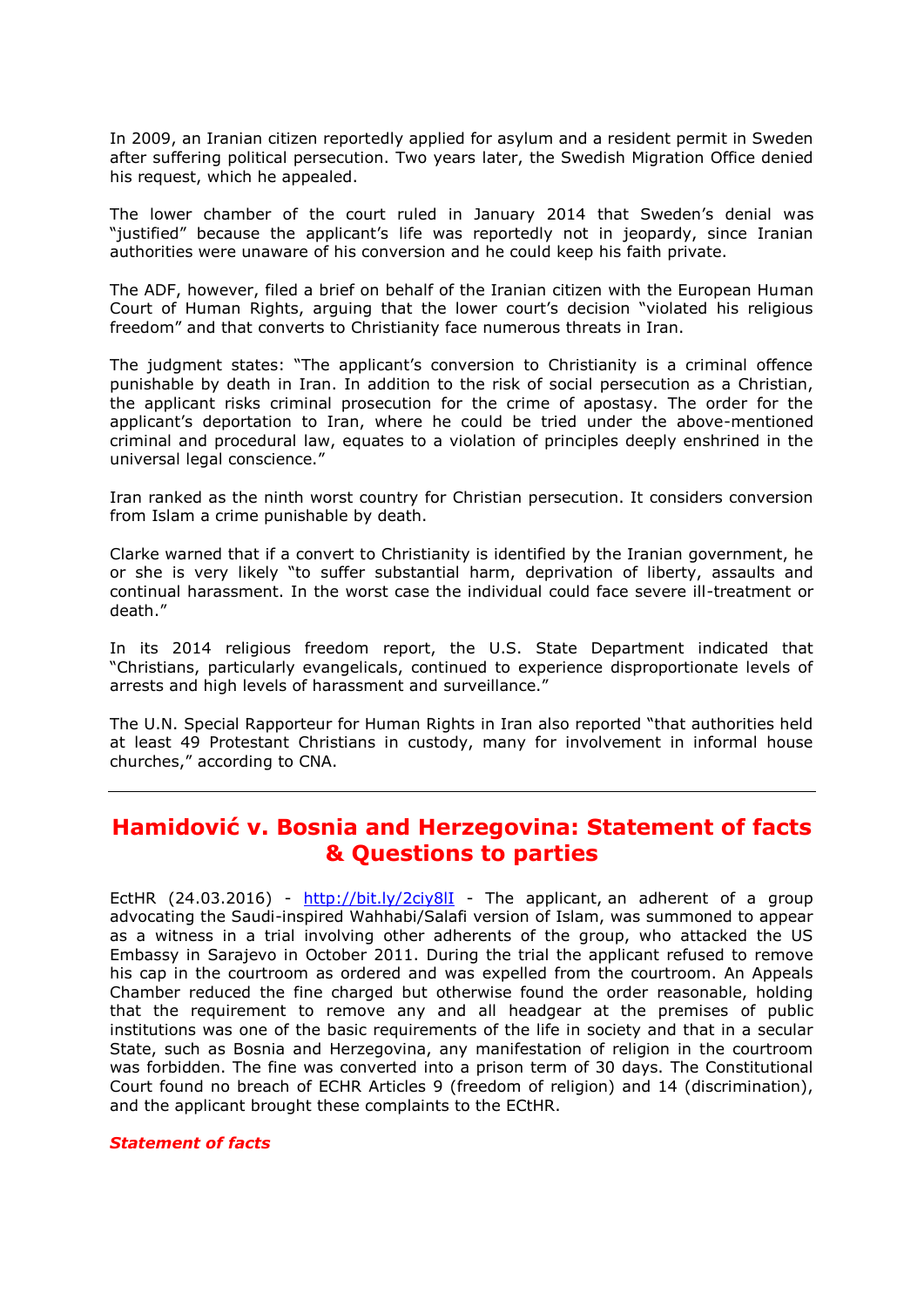The applicant, Mr Husmet Hamidović, is a citizen of Bosnia and Herzegovina, who was born in 1976. He is represented before the Court by Mr O. Mulahalilović, a lawyer practising in Brčko.

#### *The circumstances of the case*

The facts of the case, as submitted by the applicant, may be summarised as follows. On 28 October 2011 M. J., an adherent of the local group advocating the Saudi-inspired Wahhabi/Salafi version of Islam (1), attacked the US Embassy

in Sarajevo. In April 2002 M. J. and two other adherents of that group were indicted on terrorism charges in relation to that event.

In the context of that trial, the State Court summoned the applicant, who belongs to the same religious group, to appear as a witness on 10 September 2012. The applicant appeared, as summoned, but refused to remove his cap, despite an order of the President of the Trial Chamber to do so. He was then expelled from the courtroom, convicted of contempt of court and sentenced to a fine of 10,000 convertible marks (BAM) under Article 242 of the Code of Criminal Procedure of Bosnia and Herzegovina.(2)

On 11 October 2012, an Appeals Chamber of the same court, reduced the fine to BAM 3,000 and upheld the remainder of the first-instance decision.

It held that the requirement to remove any and all headgear at the premises of public institutions was one of the basic requirements of the life in society.

It further held that in a secular State, such as Bosnia and Herzegovina, any manifestation of religion in the courtroom was forbidden.

As the applicant had failed to pay the fine, on 27 November 2012 the fine was converted into 30 days of imprisonment pursuant to Article 47 of the Criminal Code of Bosnia and Herzegovina. That decision was upheld on 13 December 2012. The applicant served his prison sentence immediately.

On 9 July 2015 the Constitutional Court found no breach of Articles 9 and 14 of the Convention, fully endorsing the reasoning of the State Court.

At the same time, it found a breach of Article 6 of the Convention because of the automatism with which fines were converted into imprisonment and ordered that Article 47 of the Criminal Code of Bosnia and Herzegovina be amended.

However, it decided not to quash the decision converting the fine into imprisonment in this case relying on the principle of legal certainty.

#### *Relevant domestic law*

The relevant part of Article 242 § 3 of the Code of Criminal Procedure of Bosnia and Herzegovina (Official Gazette of Bosnia and Herzegovina nos. 3/03, 32/03, 36/03, 26/04, 63/04, 13/05, 48/05, 46/06, 76/06, 29/07, 32/07, 53/07, 76/07, 15/08, 8/08, 12/09, 16/09, 93/09 and 72/13) reads as follows:

"Should ... a witness ... cause a disturbance in the courtroom or fail to comply with an order of ... the presiding judge, ... the presiding judge shall warn him or her. If the warning is ineffective, ... the presiding judge may order that the person be expelled from the courtroom and be fined in the amount of up to BAM 10,000. ..."